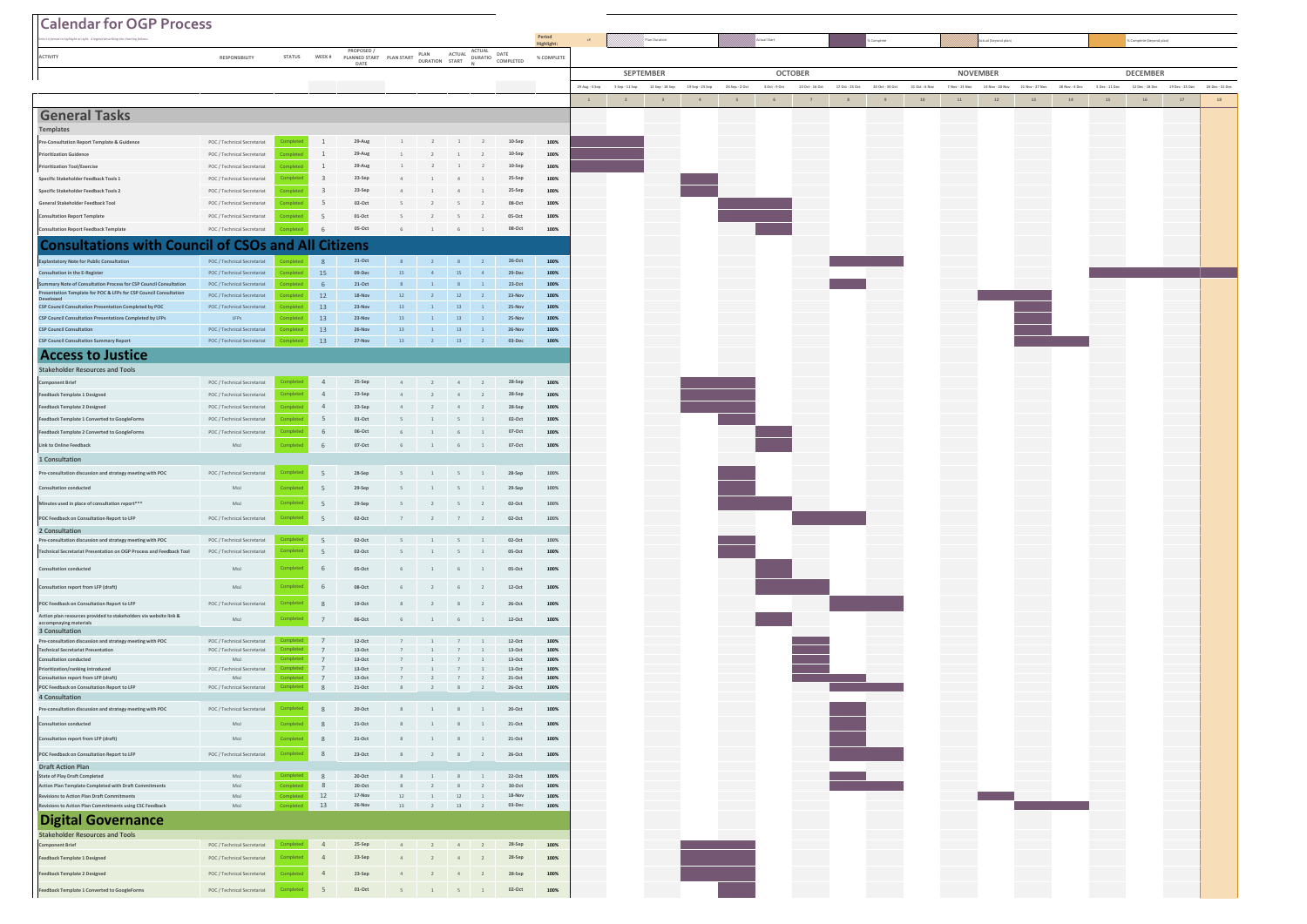| ACTIVITY                                                                                                  | RESPONSIBILITY                       | <b>STATUS</b>    |                         | <b>PROPOSED</b><br><b>PROPOSED/</b> PLAN ACTUAL ACTUAL MEER DURATION THE PLAN TO PLAN TO DURATION START NO COMPLETED<br>DATE |                 |                                                                      |                                                             | ACTUAL                         |                                | % COMPLETE      |                |                                    |                 |                 |                |               |                 |                 |                 |                |                |    |                                 |                |                |                 |                 |                |  |  |  |
|-----------------------------------------------------------------------------------------------------------|--------------------------------------|------------------|-------------------------|------------------------------------------------------------------------------------------------------------------------------|-----------------|----------------------------------------------------------------------|-------------------------------------------------------------|--------------------------------|--------------------------------|-----------------|----------------|------------------------------------|-----------------|-----------------|----------------|---------------|-----------------|-----------------|-----------------|----------------|----------------|----|---------------------------------|----------------|----------------|-----------------|-----------------|----------------|--|--|--|
|                                                                                                           |                                      |                  |                         |                                                                                                                              |                 |                                                                      |                                                             |                                |                                |                 |                | <b>SEPTEMBER</b><br><b>OCTOBER</b> |                 |                 |                |               |                 |                 | <b>NOVEMBER</b> |                |                |    |                                 |                |                |                 | <b>DECEMBER</b> |                |  |  |  |
|                                                                                                           |                                      |                  |                         | the control of the control of the                                                                                            |                 |                                                                      |                                                             |                                | <b>Contract Contract State</b> |                 | 29 Aug - 4 Sep | 5 Sep - 11 Sep                     | 12 Sep - 18 Sep | 19 Sep - 25 Sep | 26 Sep - 2 Oct | 3 Oct - 9 Oct | 10 Oct - 16 Oct | 17 Oct - 23 Oct | 24 Oct - 30 Oct | 31 Oct - 6 Nov | 7 Nov - 13 Nov |    | 14 Nov - 20 Nov 21 Nov - 27 Nov | 28 Nov - 4 Dec | S Dec - 11 Dec | 12 Dec - 18 Dec | 19 Dec - 25 Dec | 26 Dec - 31 De |  |  |  |
|                                                                                                           |                                      |                  |                         |                                                                                                                              |                 |                                                                      |                                                             |                                |                                |                 | $\mathbf{1}$   | 2                                  | 3 <sup>1</sup>  | $-4$            | $-5$           | 6             | $\overline{7}$  | 8 <sup>1</sup>  | 9               | 10             | $11$           | 12 | 13                              | $14\,$         | 15             | 16              | 17              | 18             |  |  |  |
| Feedback Template 2 Converted to GoogleForms                                                              | POC / Technical Secretariat          | Completed        |                         | $06 \cdot \mathsf{Oct}$                                                                                                      |                 | $\begin{array}{cccccccccccccc}6 & & & 1 & & & 6 & & 1 & \end{array}$ |                                                             |                                | 07-Oct                         | 100%            |                |                                    |                 |                 |                |               |                 |                 |                 |                |                |    |                                 |                |                |                 |                 |                |  |  |  |
| Link to Online Feedback                                                                                   | ADISA                                | Complete         | 6                       | $07-Oct$                                                                                                                     | $6 -$           |                                                                      | $1 \t\t 6 \t\t 1$                                           |                                | 07-Oct                         | 100%            |                |                                    |                 |                 |                |               |                 |                 |                 |                |                |    |                                 |                |                |                 |                 |                |  |  |  |
| 1 Consultation                                                                                            |                                      |                  |                         |                                                                                                                              |                 |                                                                      |                                                             |                                |                                |                 |                |                                    |                 |                 |                |               |                 |                 |                 |                |                |    |                                 |                |                |                 |                 |                |  |  |  |
| Pre-consultation discussion and strategy meeting with POC                                                 | POC / Technical Secretariat          |                  |                         | 29-Sep                                                                                                                       | 29              |                                                                      | 29                                                          | 1                              | 29-Sep                         | 100%            |                |                                    |                 |                 |                |               |                 |                 |                 |                |                |    |                                 |                |                |                 |                 |                |  |  |  |
| Technical Secretariat Presentation on OGP Process and Feedback Tool                                       | POC / Technical Secretariat          | :omplete         | $\overline{\mathbf{3}}$ | 30-Sep                                                                                                                       | 28              | $\overline{\mathbf{3}}$                                              | 28                                                          | $\overline{\mathbf{3}}$        | 30-Sep                         | 100%            |                |                                    |                 |                 |                |               |                 |                 |                 |                |                |    |                                 |                |                |                 |                 |                |  |  |  |
| Consultation conducted                                                                                    | ADISA                                | ompleted         | $\overline{\mathbf{3}}$ | 30-Sep                                                                                                                       | 30              | 1                                                                    | $30 \qquad 1$                                               |                                | 30-Sep                         | 100%            |                |                                    |                 |                 |                |               |                 |                 |                 |                |                |    |                                 |                |                |                 |                 |                |  |  |  |
| Consultation report from LFP (draft)                                                                      | ADISA                                | mpleter          | 6                       | 08-Oct                                                                                                                       | 6               | $\overline{2}$                                                       | $7\quad 1$                                                  |                                | $15-Oct$                       | 100%            |                |                                    |                 |                 |                |               |                 |                 |                 |                |                |    |                                 |                |                |                 |                 |                |  |  |  |
| POC Feedback on Consultation Report to LFP                                                                | POC / Technical Secretariat          | Completed        | 7                       | $15-Oct$                                                                                                                     |                 |                                                                      |                                                             |                                | 26-Oct                         | 100%            |                |                                    |                 |                 |                |               |                 |                 |                 |                |                |    |                                 |                |                |                 |                 |                |  |  |  |
| 2 Consultation                                                                                            |                                      |                  |                         |                                                                                                                              |                 |                                                                      |                                                             |                                |                                |                 |                |                                    |                 |                 |                |               |                 |                 |                 |                |                |    |                                 |                |                |                 |                 |                |  |  |  |
| Pre-consultation discussion and strategy meeting with POC                                                 | POC / Technical Secretariat          |                  |                         | 05-Oct                                                                                                                       | 6               | 1                                                                    | 6 1                                                         |                                | 05-Oct                         | 100%            |                |                                    |                 |                 |                |               |                 |                 |                 |                |                |    |                                 |                |                |                 |                 |                |  |  |  |
| Technical Secretariat Presentation on OGP Process and Feedback Tool                                       | POC / Technical Secretariat          |                  | $\overline{4}$          | 09-Oct                                                                                                                       | 9               |                                                                      | 9                                                           | $\mathbf{1}$                   | 09-Oct                         | 100%            |                |                                    |                 |                 |                |               |                 |                 |                 |                |                |    |                                 |                |                |                 |                 |                |  |  |  |
| <b>Consultation Conducted</b>                                                                             | ADISA                                | ompleted         | $\overline{4}$          | 09-Oct                                                                                                                       | 9               | 1                                                                    | 9                                                           | $1\,$                          | 09-Oct                         | 100%            |                |                                    |                 |                 |                |               |                 |                 |                 |                |                |    |                                 |                |                |                 |                 |                |  |  |  |
| Consultation report from LFP (draft)                                                                      | ADISA                                | ompleted         | 7                       | $12-Oct$                                                                                                                     | 7               | $\overline{2}$                                                       | 9                                                           | $\overline{\phantom{a}}$       | 02-Nov                         | 100%            |                |                                    |                 |                 |                |               |                 |                 |                 |                |                |    |                                 |                |                |                 |                 |                |  |  |  |
| POC Feedback on Consultation Report to LFP                                                                | POC / Technical Secretariat          | ompleted         | $\mathcal{R}$           | 23-Oct                                                                                                                       | 8               | $\overline{2}$                                                       | $10 \qquad 1$                                               |                                | 05-Nov                         | 100%            |                |                                    |                 |                 |                |               |                 |                 |                 |                |                |    |                                 |                |                |                 |                 |                |  |  |  |
| 3 Consultation                                                                                            |                                      |                  |                         |                                                                                                                              |                 |                                                                      |                                                             |                                |                                |                 |                |                                    |                 |                 |                |               |                 |                 |                 |                |                |    |                                 |                |                |                 |                 |                |  |  |  |
| Pre-consultation discussion and strategy meeting with POC<br>Presentation                                 | POC / Technical Secretariat<br>ADISA | :ompleted        | 8<br>8                  | $19-Oct$<br>$20 \cdot Oct$                                                                                                   | 8               | 8 1 19 1<br>1                                                        | 8                                                           | 1                              | 19-Oct<br>$20-Oct$             | 100%<br>100%    |                |                                    |                 |                 |                |               |                 |                 |                 |                |                |    |                                 |                |                |                 |                 |                |  |  |  |
| Consultation conducted                                                                                    | ADISA                                | <b>Completed</b> | 8                       | 20-Oct                                                                                                                       | $8 -$           | 1                                                                    | $8\quad1$                                                   |                                | 20-Oct                         | 100%            |                |                                    |                 |                 |                |               |                 |                 |                 |                |                |    |                                 |                |                |                 |                 |                |  |  |  |
| Consultation report from LFP (draft)                                                                      | ADISA                                | mplete           | 8                       | 20-Oct                                                                                                                       | 8               | $\overline{2}$                                                       | $9$ 2                                                       |                                | 02-Nov                         | 100%            |                |                                    |                 |                 |                |               |                 |                 |                 |                |                |    |                                 |                |                |                 |                 |                |  |  |  |
| POC Feedback on Consultation Report to LFP                                                                | POC / Technical Secretariat          | <b>Completed</b> | 8                       | 23-Oct                                                                                                                       | 8               | $\overline{2}$                                                       | $9 \qquad 2$                                                |                                | 05-Nov                         | 100%            |                |                                    |                 |                 |                |               |                 |                 |                 |                |                |    |                                 |                |                |                 |                 |                |  |  |  |
| Draft ideas distributed to stakeholders                                                                   | ADISA                                | ompleted         |                         | $21-Oct$                                                                                                                     | $\,$ 8 $\,$     |                                                                      | $\begin{array}{cccccccccc} & 1 & & & 8 & & & 1 \end{array}$ |                                | 22-Oct                         | $100\%$         |                |                                    |                 |                 |                |               |                 |                 |                 |                |                |    |                                 |                |                |                 |                 |                |  |  |  |
|                                                                                                           |                                      |                  |                         |                                                                                                                              |                 |                                                                      |                                                             |                                |                                |                 |                |                                    |                 |                 |                |               |                 |                 |                 |                |                |    |                                 |                |                |                 |                 |                |  |  |  |
| <b>Draft Action Plan</b>                                                                                  |                                      |                  |                         |                                                                                                                              |                 |                                                                      |                                                             |                                |                                |                 |                |                                    |                 |                 |                |               |                 |                 |                 |                |                |    |                                 |                |                |                 |                 |                |  |  |  |
| State of Play Draft 1 Completed                                                                           | ADISA / NAIS                         | Completed        | 8                       | $20-Oct$                                                                                                                     |                 | $\begin{array}{cccccccccccccc} 8 & & & 1 & & 8 & & 1 & \end{array}$  |                                                             |                                | 22-Oct                         | 100%            |                |                                    |                 |                 |                |               |                 |                 |                 |                |                |    |                                 |                |                |                 |                 |                |  |  |  |
| Action Plan Template Completed with Draft Commitments                                                     | ADISA / NAIS                         |                  | 8                       | $20-Oct$                                                                                                                     | $\,$ 8 $\,$     | $\overline{2}$                                                       | $8$ $2$                                                     |                                | $30-Oct$                       | 100%            |                |                                    |                 |                 |                |               |                 |                 |                 |                |                |    |                                 |                |                |                 |                 |                |  |  |  |
| <b>Revisions to Action Plan Draft Commitments</b>                                                         | ADISA / NAIS                         |                  | $12$                    | $17-Nov$                                                                                                                     | 12              | $\sim$ 1 $\sim$                                                      | $12$ $1$                                                    |                                | $18 - Nov$                     | 100%            |                |                                    |                 |                 |                |               |                 |                 |                 |                |                |    |                                 |                |                |                 |                 |                |  |  |  |
| Revisions to Action Plan Commitments using CSC Feedback                                                   | ADISA / NAIS                         |                  | 13                      | 26-Nov                                                                                                                       | 13              |                                                                      | $2 \t 13 \t 2$                                              |                                | 03-Dec                         | 100%            |                |                                    |                 |                 |                |               |                 |                 |                 |                |                |    |                                 |                |                |                 |                 |                |  |  |  |
| <b>Fiscal Transparency</b>                                                                                |                                      |                  |                         |                                                                                                                              |                 |                                                                      |                                                             |                                |                                |                 |                |                                    |                 |                 |                |               |                 |                 |                 |                |                |    |                                 |                |                |                 |                 |                |  |  |  |
| <b>Stakeholder Resources and Tools</b>                                                                    |                                      |                  |                         |                                                                                                                              |                 |                                                                      |                                                             |                                |                                |                 |                |                                    |                 |                 |                |               |                 |                 |                 |                |                |    |                                 |                |                |                 |                 |                |  |  |  |
| Component Brief                                                                                           | POC / Technical Secretariat          |                  | $\overline{a}$          | 25-Sep                                                                                                                       | 4               | $\overline{2}$                                                       | $4\qquad2$                                                  |                                | 28-Sep                         | 100%            |                |                                    |                 |                 |                |               |                 |                 |                 |                |                |    |                                 |                |                |                 |                 |                |  |  |  |
| Feedback Template 1 Designed                                                                              | POC / Technical Secretariat          |                  |                         | 23-Sep                                                                                                                       |                 |                                                                      | 4                                                           | $\overline{2}$                 | 28-Sep                         | 100%            |                |                                    |                 |                 |                |               |                 |                 |                 |                |                |    |                                 |                |                |                 |                 |                |  |  |  |
| Feedback Template 2 Designed                                                                              | POC / Technical Secretariat          |                  | $\Delta$                | 23-Sep                                                                                                                       |                 | $\overline{2}$                                                       | 4                                                           | $\overline{2}$                 | 28-Sep                         | 100%            |                |                                    |                 |                 |                |               |                 |                 |                 |                |                |    |                                 |                |                |                 |                 |                |  |  |  |
| Feedback Template 1 Converted to GoogleForms                                                              | POC / Technical Secretariat          | ompleted         | 5                       | $01-Oct$                                                                                                                     |                 |                                                                      | 5                                                           | 1                              | 02-Oct                         | 100%            |                |                                    |                 |                 |                |               |                 |                 |                 |                |                |    |                                 |                |                |                 |                 |                |  |  |  |
| Feedback Template 2 Converted to GoogleForms                                                              | POC / Technical Secretariat          | <b>Completer</b> | 6                       | 06-Oct                                                                                                                       | 6               | $\overline{1}$                                                       | $6 -$                                                       | $1\,$                          | 07-Oct                         | 100%            |                |                                    |                 |                 |                |               |                 |                 |                 |                |                |    |                                 |                |                |                 |                 |                |  |  |  |
| Link to Online Feedback                                                                                   | MoFE                                 | ompleted         | 6                       | $07-Oct$                                                                                                                     | $6 -$           |                                                                      | $\begin{array}{cccccccccc} 1 & & & 6 & & & 1 \end{array}$   |                                | 07-Oct                         | 100%            |                |                                    |                 |                 |                |               |                 |                 |                 |                |                |    |                                 |                |                |                 |                 |                |  |  |  |
| 1 Consultation                                                                                            |                                      |                  |                         |                                                                                                                              |                 |                                                                      |                                                             |                                |                                |                 |                |                                    |                 |                 |                |               |                 |                 |                 |                |                |    |                                 |                |                |                 |                 |                |  |  |  |
|                                                                                                           |                                      |                  |                         |                                                                                                                              |                 |                                                                      |                                                             |                                |                                |                 |                |                                    |                 |                 |                |               |                 |                 |                 |                |                |    |                                 |                |                |                 |                 |                |  |  |  |
| <b>Consultation Conducted</b>                                                                             | MoFE                                 |                  |                         | 15-Sep                                                                                                                       | $3 -$           | 1                                                                    | $3 \t 1$                                                    |                                | 15-Sep                         | 100%            |                |                                    |                 |                 |                |               |                 |                 |                 |                |                |    |                                 |                |                |                 |                 |                |  |  |  |
| <b>Consultation report from LFP (draft)</b>                                                               | MoFE                                 |                  | 6                       | 08-Oct                                                                                                                       | $\,$ 6 $\,$     | $\overline{2}$                                                       | $6 -$                                                       | $\overline{2}$                 | $22-Oct$                       | 100%            |                |                                    |                 |                 |                |               |                 |                 |                 |                |                |    |                                 |                |                |                 |                 |                |  |  |  |
| POC Feedback on Consultation Report to LFP<br>2 Consultation                                              | POC / Technical Secretariat          |                  | 7                       | 15-Oct                                                                                                                       |                 |                                                                      |                                                             |                                | 26-Oct                         | 100%            |                |                                    |                 |                 |                |               |                 |                 |                 |                |                |    |                                 |                |                |                 |                 |                |  |  |  |
| Pre-consultation discussion and strategy meeting with POC                                                 | POC / Technical Secretariat          | <b>Completed</b> | $\overline{\mathbf{3}}$ | 29-Sep                                                                                                                       | 29              | $\mathbf{1}$                                                         | 29                                                          | 1                              | 29-Sep                         | 100%            |                |                                    |                 |                 |                |               |                 |                 |                 |                |                |    |                                 |                |                |                 |                 |                |  |  |  |
| Technical Secretariat Presentation on OGP Process and Feedback Tool                                       | POC / Technical Secretariat          |                  | $\mathbf{3}$            | 30-Sep                                                                                                                       | 28              | $\overline{\mathbf{3}}$                                              | 28                                                          | $\overline{\mathbf{3}}$        | 30-Sep                         | 100%            |                |                                    |                 |                 |                |               |                 |                 |                 |                |                |    |                                 |                |                |                 |                 |                |  |  |  |
| Consultation conducted                                                                                    | $MoFE$                               | mpleted          | $\overline{\mathbf{3}}$ | $30-Sep$                                                                                                                     | 30 <sub>2</sub> | $\mathbf{1}$                                                         | 30                                                          | $1$ $\,$                       | 30-Sep                         | 100%            |                |                                    |                 |                 |                |               |                 |                 |                 |                |                |    |                                 |                |                |                 |                 |                |  |  |  |
| Consultation report from LFP (draft)                                                                      | MoFE                                 | ompleted         | 6                       | 08-Oct                                                                                                                       | 6               | $\overline{2}$                                                       | $6\overline{6}$                                             | $\overline{2}$                 | $22 \cdot Oct$                 | 100%            |                |                                    |                 |                 |                |               |                 |                 |                 |                |                |    |                                 |                |                |                 |                 |                |  |  |  |
| POC Feedback on Consultation Report to LFP                                                                | POC / Technical Secretariat          | Completed        | 7                       | $15-Oct$                                                                                                                     |                 |                                                                      |                                                             |                                | 26-Oct                         | 100%            |                |                                    |                 |                 |                |               |                 |                 |                 |                |                |    |                                 |                |                |                 |                 |                |  |  |  |
| 3 Consultation                                                                                            | POC / Technical Secretariat          |                  | 6                       |                                                                                                                              |                 |                                                                      |                                                             |                                |                                |                 |                |                                    |                 |                 |                |               |                 |                 |                 |                |                |    |                                 |                |                |                 |                 |                |  |  |  |
| Pre-consultation discussion and strategy meeting with POC<br><b>Technical Secretariat Presentation</b>    | POC / Technical Secretariat          |                  | 7                       | 05-Oct<br>15·Oct                                                                                                             | $5 -$<br>$15$   | 1<br>$\overline{1}$                                                  | $5 -$<br>$15\,$                                             | $\mathbf{1}$<br>$1$ $\,$       | $05-Oct$<br>$15-Oct$           | 100%<br>100%    |                |                                    |                 |                 |                |               |                 |                 |                 |                |                |    |                                 |                |                |                 |                 |                |  |  |  |
| <b>Consultation conducted</b>                                                                             | MoFE                                 | <b>Completed</b> | 7                       | 15·Oct                                                                                                                       | 15              | $\mathbf{1}$                                                         | 15                                                          | 1                              | $15-Oct$                       | 100%            |                |                                    |                 |                 |                |               |                 |                 |                 |                |                |    |                                 |                |                |                 |                 |                |  |  |  |
| Prioritization/ranking introduced                                                                         | MoFE                                 | ompleted         | $7\overline{ }$         | 15·Oct                                                                                                                       | 15              | 1                                                                    | $15$                                                        | $\mathbf{1}$                   | 15·Oct                         | 100%            |                |                                    |                 |                 |                |               |                 |                 |                 |                |                |    |                                 |                |                |                 |                 |                |  |  |  |
| Consultation report from LFP (draft)                                                                      | MoFE                                 |                  | $7\overline{ }$         | 15·Oct                                                                                                                       | $\overline{7}$  | $\overline{2}$                                                       | 7                                                           | $\overline{2}$                 | $22 \cdot Oct$                 | 100%            |                |                                    |                 |                 |                |               |                 |                 |                 |                |                |    |                                 |                |                |                 |                 |                |  |  |  |
| POC Feedback on Consultation Report to LFP<br><b>Draft Action Plan</b>                                    | POC / Technical Secretariat          | ompleter         | $\mathcal{R}$           | $23-Oct$                                                                                                                     | $8 -$           | $\overline{2}$                                                       | $8$ 2                                                       |                                | 26-Oct                         | 100%            |                |                                    |                 |                 |                |               |                 |                 |                 |                |                |    |                                 |                |                |                 |                 |                |  |  |  |
| Draft ideas distributed to stakeholders                                                                   | MoFE                                 | Completed        | 7                       | $15-Oct$                                                                                                                     |                 | $7 \t2 \t7$                                                          |                                                             | 2                              | 21-Oct                         | 100%            |                |                                    |                 |                 |                |               |                 |                 |                 |                |                |    |                                 |                |                |                 |                 |                |  |  |  |
| <b>State of Play Draft Completed</b>                                                                      | MoFE                                 |                  | 8                       | $20-Oct$                                                                                                                     | 8               | $\mathbf{1}$                                                         | 8                                                           | 1                              | 22-Oct                         | 100%            |                |                                    |                 |                 |                |               |                 |                 |                 |                |                |    |                                 |                |                |                 |                 |                |  |  |  |
| Action Plan Template Completed with Draft Commitment<br><b>Revisions to Action Plan Draft Commitments</b> | MoFE<br>MoFE                         |                  | 8<br>$12\,$             | $20\text{-}Oct$<br>$17-Nov$                                                                                                  | $8 -$<br>12     | 2<br>$1 \quad 1 \quad 12$                                            | 8                                                           | $\overline{2}$<br>$\mathbf{1}$ | $30-Oct$<br>$18 - Nov$         | $100\%$<br>100% |                |                                    |                 |                 |                |               |                 |                 |                 |                |                |    |                                 |                |                |                 |                 |                |  |  |  |
| Revisions to Action Plan Commitments using CSC Feedback                                                   | MoFE                                 |                  | 13                      | 26-Nov                                                                                                                       | 13              | $\overline{2}$                                                       | 13                                                          | $\overline{2}$                 | 03-Dec                         | 100%            |                |                                    |                 |                 |                |               |                 |                 |                 |                |                |    |                                 |                |                |                 |                 |                |  |  |  |
| <b>Anti-Corruption</b>                                                                                    |                                      |                  |                         |                                                                                                                              |                 |                                                                      |                                                             |                                |                                |                 |                |                                    |                 |                 |                |               |                 |                 |                 |                |                |    |                                 |                |                |                 |                 |                |  |  |  |
| <b>Stakeholder Resources and Tools</b>                                                                    |                                      |                  |                         |                                                                                                                              |                 |                                                                      |                                                             |                                |                                |                 |                |                                    |                 |                 |                |               |                 |                 |                 |                |                |    |                                 |                |                |                 |                 |                |  |  |  |
| Component Brief                                                                                           | POC / Technical Secretariat          | Completed        | $\sim$                  | 25-Sep                                                                                                                       |                 | $4$ $2$ $4$ $2$                                                      |                                                             |                                | 28-Sep                         | 100%            |                | Page 2 of 3                        |                 |                 |                |               |                 |                 |                 |                |                |    |                                 |                |                |                 |                 |                |  |  |  |
| Feedback Template 1 Designed                                                                              | POC / Technical Secretariat          |                  | $\overline{4}$          | 23-Sep                                                                                                                       | $4 -$           |                                                                      | $2 \qquad 4 \qquad 2$                                       |                                | 28-Sep                         | 100%            |                |                                    |                 |                 |                |               |                 |                 |                 |                |                |    |                                 |                |                |                 |                 |                |  |  |  |

 $\blacksquare$